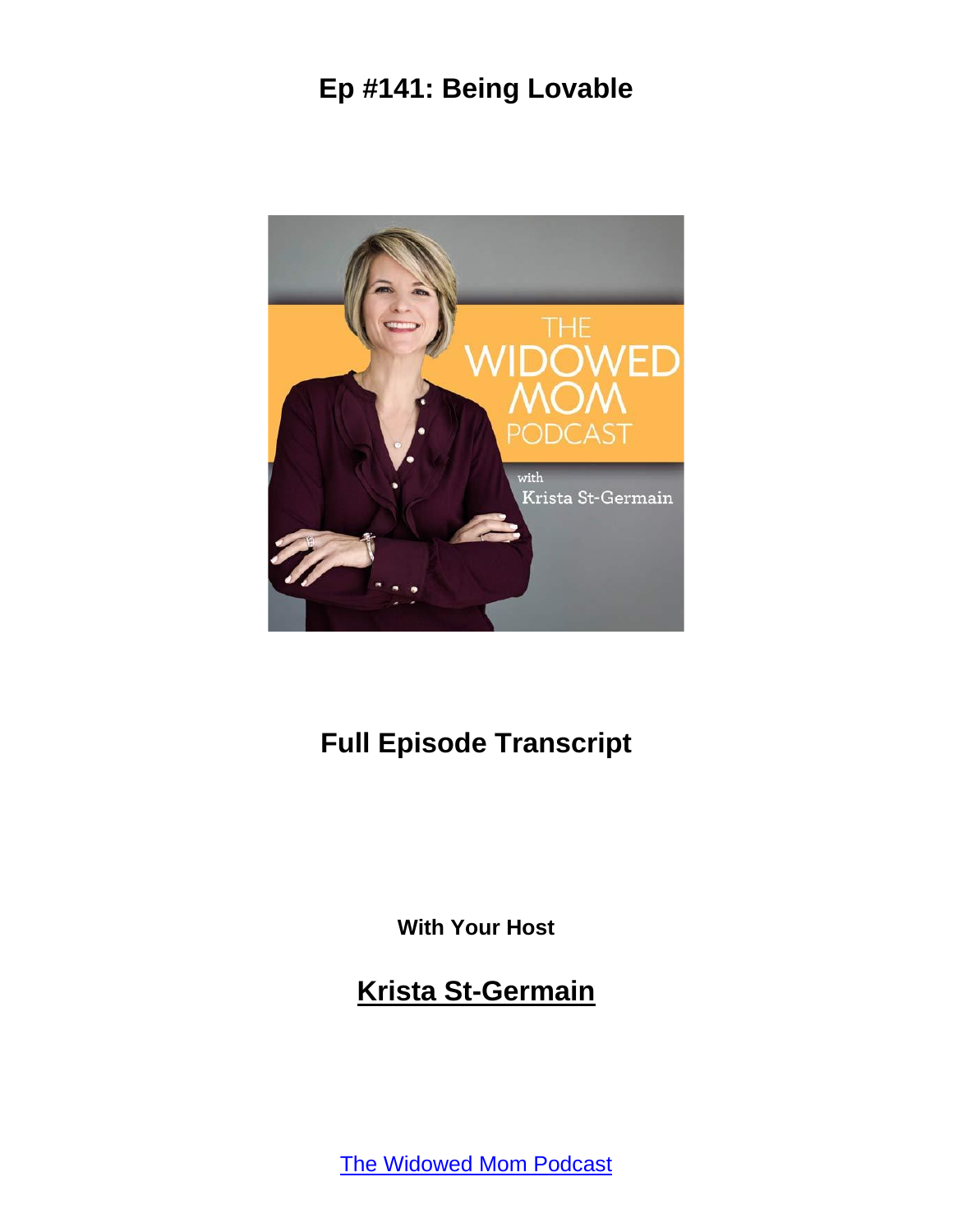Welcome to *The Widowed Mom Podcast*, episode 141, Being Lovable.

Welcome to *The Widowed Mom Podcast,* the only podcast that offers a proven process to help you work through your grief, to grow, evolve, and create a future you can truly look forward to. Here's your host, Master Certified life coach, grief expert, widow, and mom, Krista St. Germain.

Hey, there, welcome to another episode of the podcast. How are things going in your neck of the woods? Things are going pretty good here. We just had a little bit of COVID in the house, and fortunately no major impacts. My daughter got it; we think the boyfriend's youngest got it. We had her tested, and it came back positive. Other than it being cold, you know, mostly cold symptoms, it wasn't that bad for her.

She's got a little bit of a metal taste in her mouth. But it looks like I didn't get it, and we don't think anyone else got it. So, thankfully it was mild. Everybody is vaxed and boosted where we can, so glad it was mild. You just never know. You just never know.

So, okay, are you ready to talk about being lovable? I have a question for you before we get too deep in. So, how lovable do you think you are? If you had to give a percentage to how lovable you are, what percentage would you give it? Are you like 50% lovable or 60, 70, 80, or 90, 95, 99, 100? Take a second and answer that question for yourself.

How lovable am I, and be honest, okay? Don't let your ego come in here, just be honest. You got a number? Okay. I'm guessing, if I could take a poll of everyone listening that most of you wouldn't have scored yourself as 100% lovable. You would probably tell me that there are times when you don't behave in ways that are lovable or that you have flaws and imperfections that somehow make you less than 100% lovable.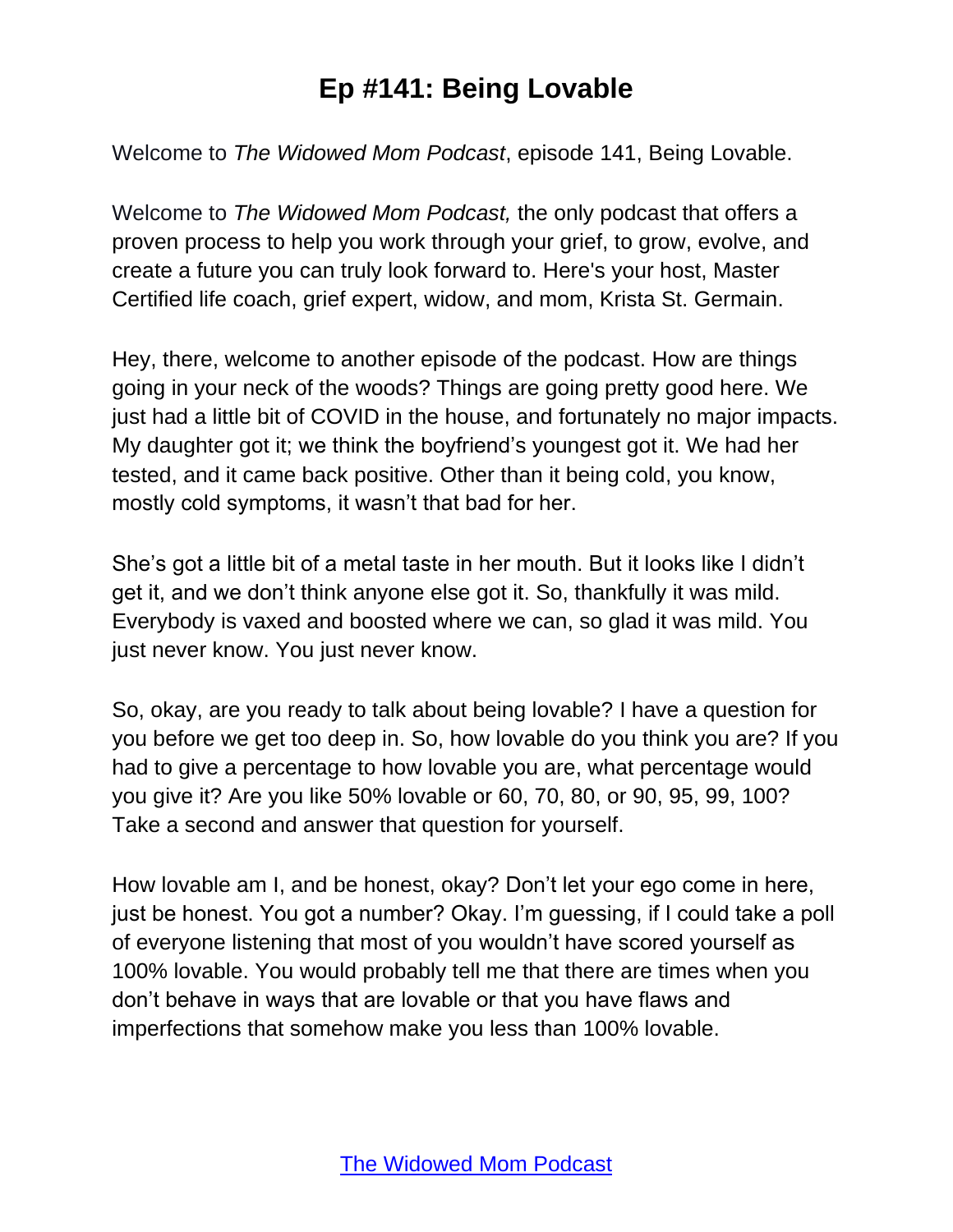Maybe sometimes you get cranky or angry, maybe you make mistakes, maybe you aren't as good as a mom as you want to be, or you don't think you're as organized as you could be or maybe you could be more patient or more kind or somehow more virtuous. Or maybe you aren't living up to your potential yet, or you haven't figured out how to be happy again since your spouse died. Maybe you think you should be further along in your grief, maybe you don't think you're any good at dating, and you've been trying, or maybe you're struggling with decision making or solo parenting, right?

You're not smart enough. You tell me that if you could change these things, these flaws, aspects of your personality, that you'd be more lovable, and that's why you gave you less than 100% lovable, would I be correct? Now, if you have done my Mom Goes On coaching or you're in it, this is my coaching for widowed moms, my hope is that you know what I'm about to say.

My hope is that it's starting to sink in, and that you're starting to see yourself differently, and that you're starting to find the truth in what I believe which is, drum roll please, that you are 100% lovable already. You are 100% worthy. You are wonderful. You are abundant as is, with all of your human flaws, and all of your imperfections. You're already there.

Think about it this way, when a baby is born, what makes them lovable? Because we would say, most of us, that they are lovable. Do we expect them to do things to be lovable? Do we only consider them worthy of love when they don't cry? Or do we only decide that they're lovable when their diapers are clean? Do we only consider them worthy of love when they follow the sleep schedule that we want?

No, we never question the worth of a baby. We never question whether that child is lovable, right? They're lovable, independent of their behavior. We believe that the child's worth is already fully established, right? And if they're fully lovable as is, then what makes them that way? What is that?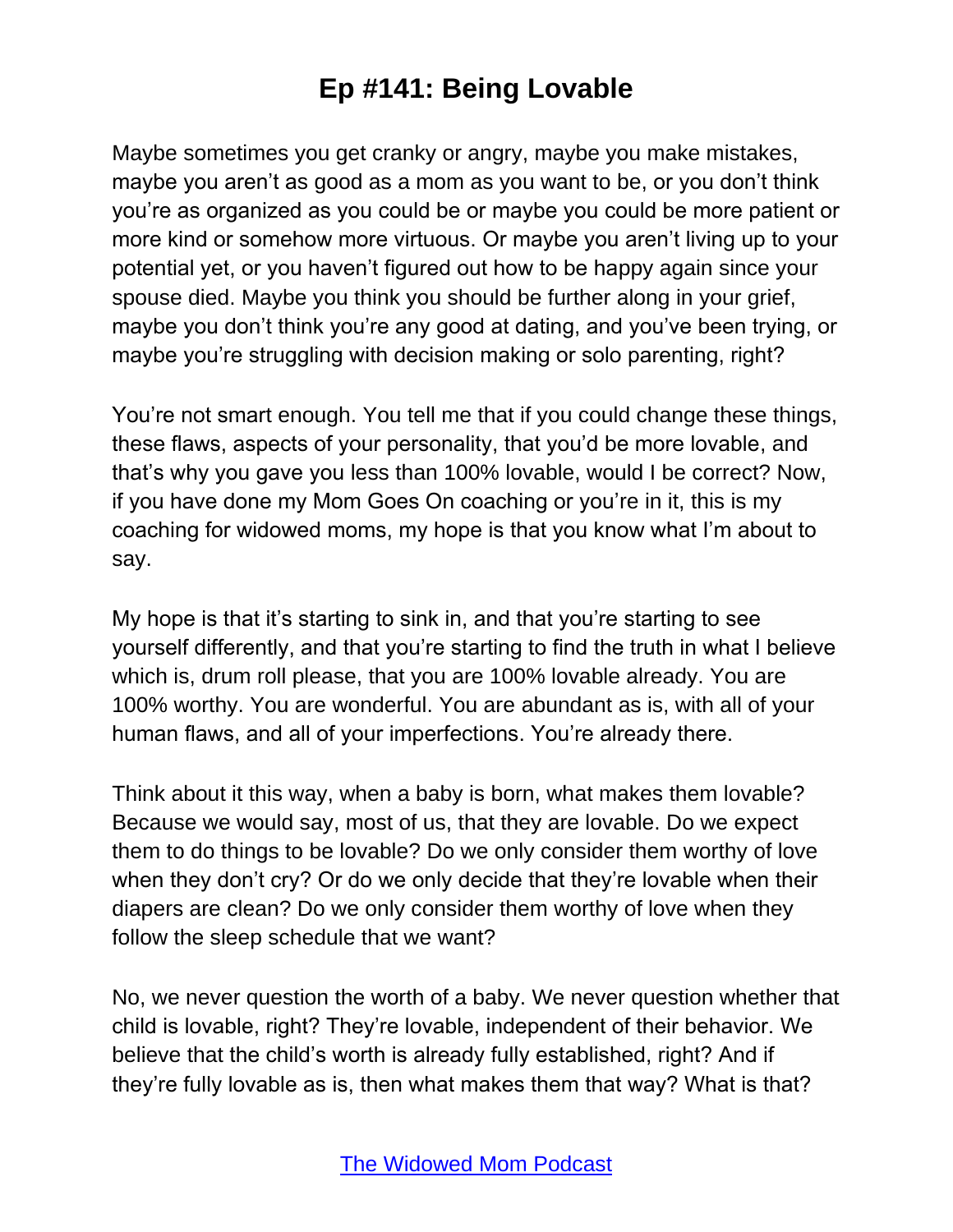They didn't have to earn it. And if someone doesn't love a baby, it has nothing to do with the baby. Right? The baby's amazing.

But not everybody chooses to love a baby. Not everybody makes that choice, but that is not a commentary on the baby. That is not to say anything about the baby's worth. It's just a sign that the person hasn't chosen to love the baby. Maybe they don't want to, maybe they don't know how, maybe they don't even know it's a choice they could make, right? But it has nothing to do with the baby because the baby, even with dirty diapers and screaming and yelling and completely colicky, that baby is 100% lovable.

Regardless of the person's ability their love ability to love the baby. Agreed? Okay. So, if you're with me there, then I have another question for you. Thinking back to your own life, when did you start believing that you had to be different in order to be lovable? What age? At what age did a little voice in you, who was trying to keep you safe and probably trying to gain the approval of your parents, your tribe, right, when did that little voice start telling you that you need to be different?

I think at some point this is the message that we get, whether we get it explicitly and it's told to us by an authority figure or whether it's just implicitly demonstrated by what we see in others by the messaging that we get from our culture, we all start receiving it. We all start hearing that who we are isn't enough. You must be better, right?

If you show up as you, you'll get rejected, be what they want you to be, follow the rules, behave like a lady, get good grades, don't talk too loudly, don't take up too much space, don't hurt anyone's feelings, don't make waves, be more productive, be smarter, right? All of those rules that we internalize they gradually had us at some point buy into the lie that we aren't enough. That aren't 100% lovable, that we have to be different to be lovable.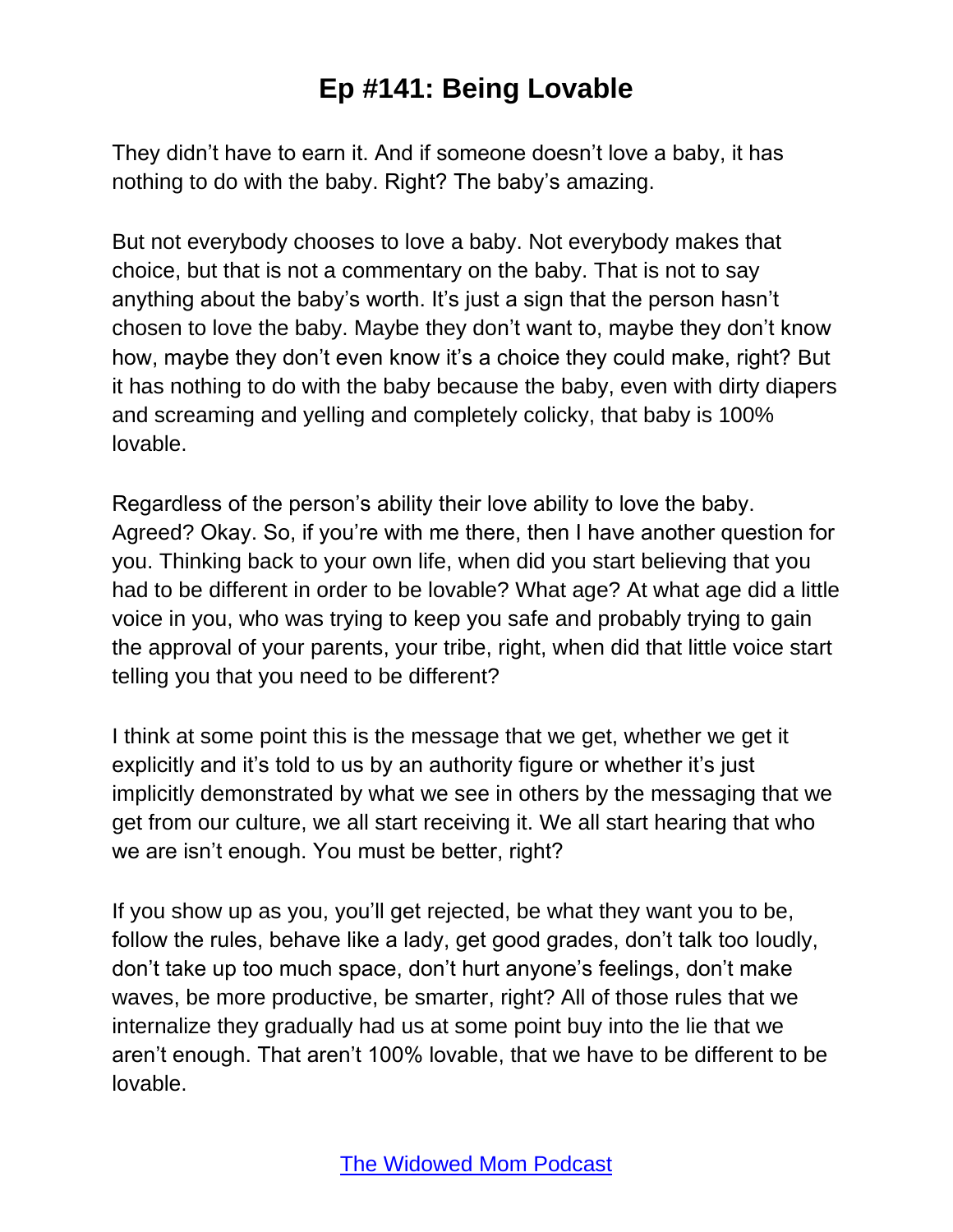I love this quote from Glennon Doyle, in her book Untamed, which if you've never read is absolutely worth the read, and she wrote, "The only thing that was ever wrong with me was my belief that something was wrong with me." The only thing that was ever wrong with me was my belief that something was wrong with me. This is it. This is the truth when it comes to being more lovable.

You have been 100% lovable this whole time. What if that's true? What if you're 100% lovable right now? And the only probably is that you're believing a story in your mind that you aren't, or that you need to change so that you can be more lovable, and you started listening to this podcast because you thought, yeah, I want to be more lovable. No.

What if you're just like that baby? You are just like that baby. I'm just going to tell you this is what I think, you are just like that baby, 100% worthy of all of the love in the world even when you're screaming and your diaper's fully loaded, 100% lovable. And if somebody doesn't love you it has nothing to do with you. It is a choice that they are making, whether they know it or not.

Some of you are probably worrying that if you start thinking that you're 100% lovable that you'll become arrogant, and I just want to tell you that I don't think that's true at all. I think that's a misunderstanding of arrogance. I think arrogance is actually a way of behaving because we feel fearful, and we have something to prove. Arrogance actually comes from lack. Arrogance comes from the worry that we're not enough, and, so we kind of over correct and we act like we believe in ourselves more than we do.

And this is not at all what I'm talking about. What I'm talking about is you're fully lovable, I'm fully lovable, we're all fully lovable, right? If I look around the world and I choose not to love people, it's not because of them, it's just a choice that I'm making. So, don't worry about being arrogant. That's not what I'm talking about. This is about giving yourself permission to be who